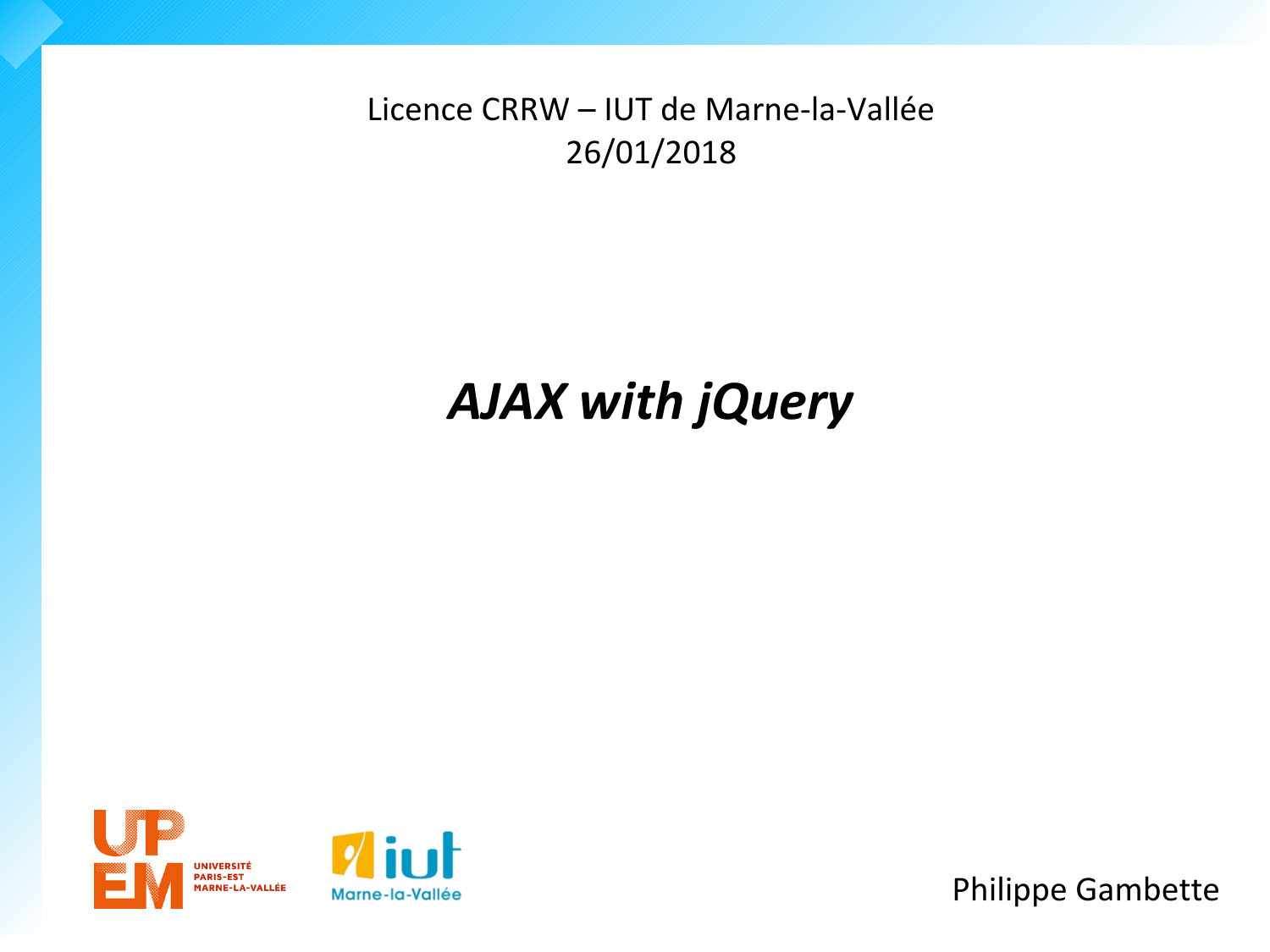### **Sources**

• Cours de Jean-Loup Guillaume

[http://jlguillaume.free.fr/www/documents/teaching/ntw1213/LI385\\_C5\\_Jquery.pdf](http://jlguillaume.free.fr/www/documents/teaching/ntw1213/LI385_C5_Jquery.pdf)

- Cours de programmation web avancée de Thierry Hamon <https://perso.limsi.fr/hamon/PWA-20122013/Cours/JQuery.pdf>
- *jQuery, Le guide complet*, de Guillaume Allain et Timothy Stubbs
- *Javascript & Ajax pour les nuls*, d'Andy Harris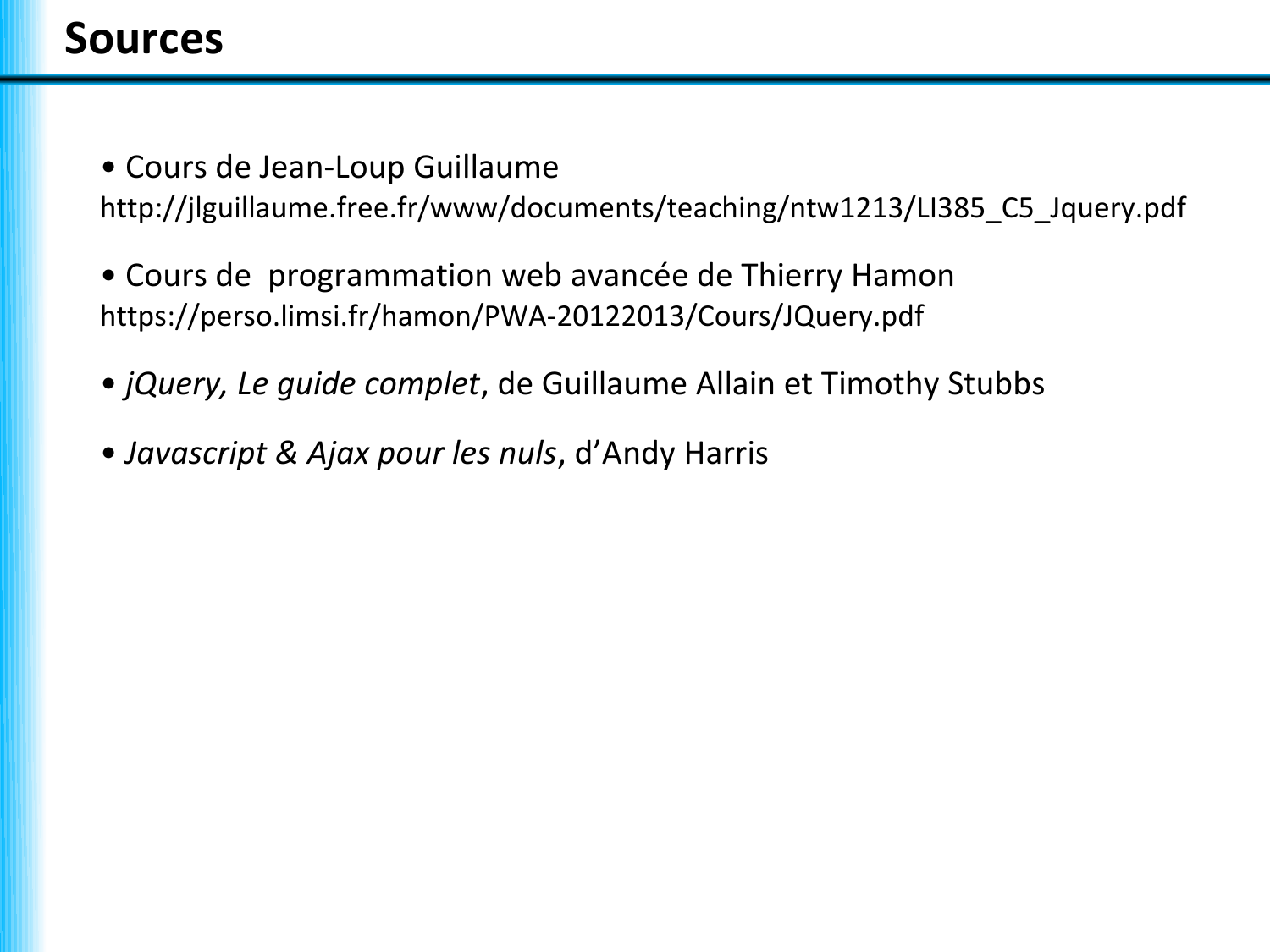# **Introduction à AJAX**



software architecture to update a webpage on the client side (in the browser) using information from the server side without reloading the page

**asynchronous** = we are not waiting for the result of previous queries to launch the next ones and the next Javascript instructions.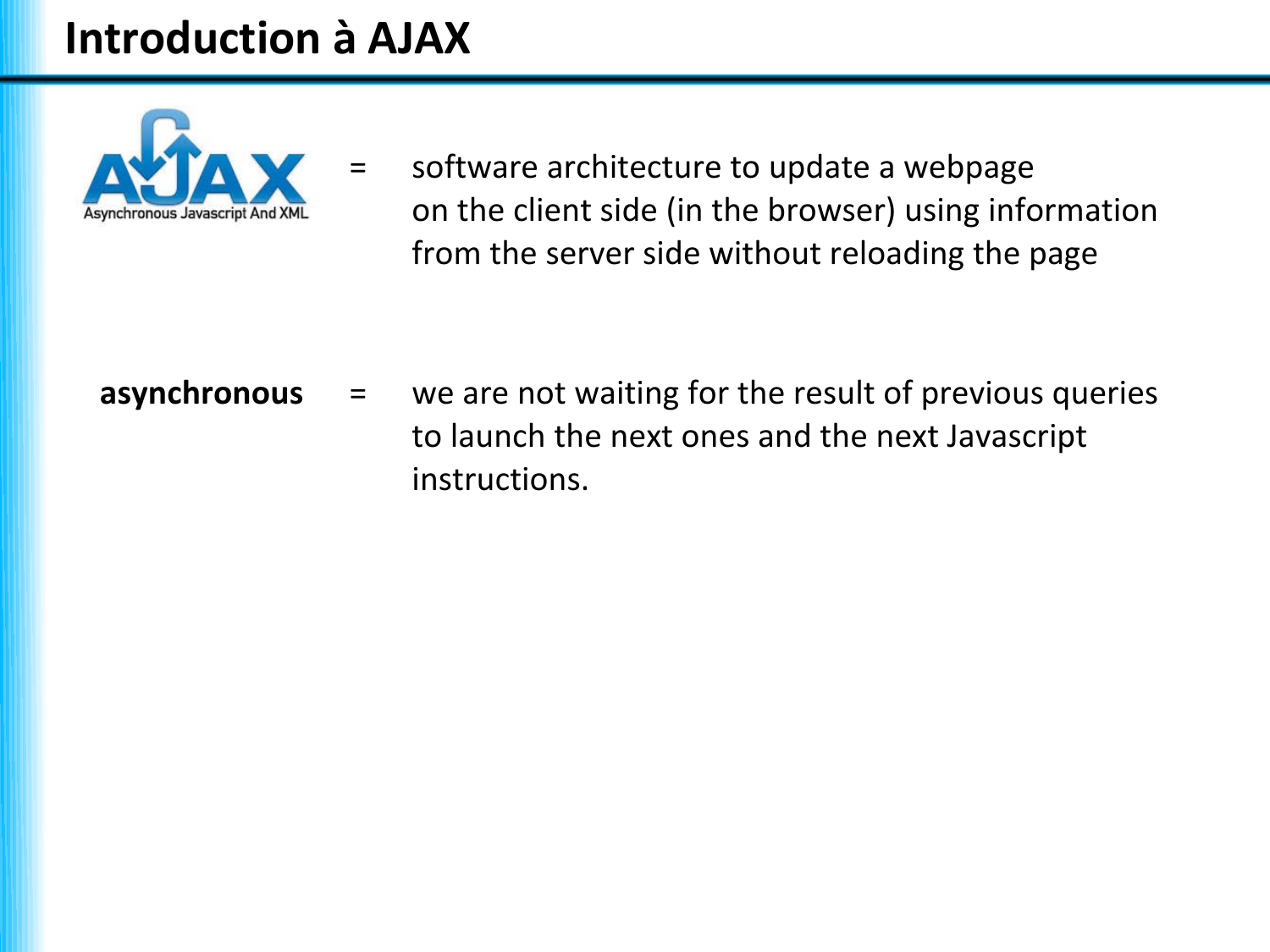# **Introduction à AJAX**



software architecture to update a webpage on the client side (in the browser) using information from the server side without reloading the page

**asynchronous** = we are not waiting for the result of previous queries to launch the next ones and the next Javascript instructions.

#### **Advantages of AJAX:**

- deal with information streams in real time
- allow collaborative web tools
- optimize the loading time of a webpage and the bandwidth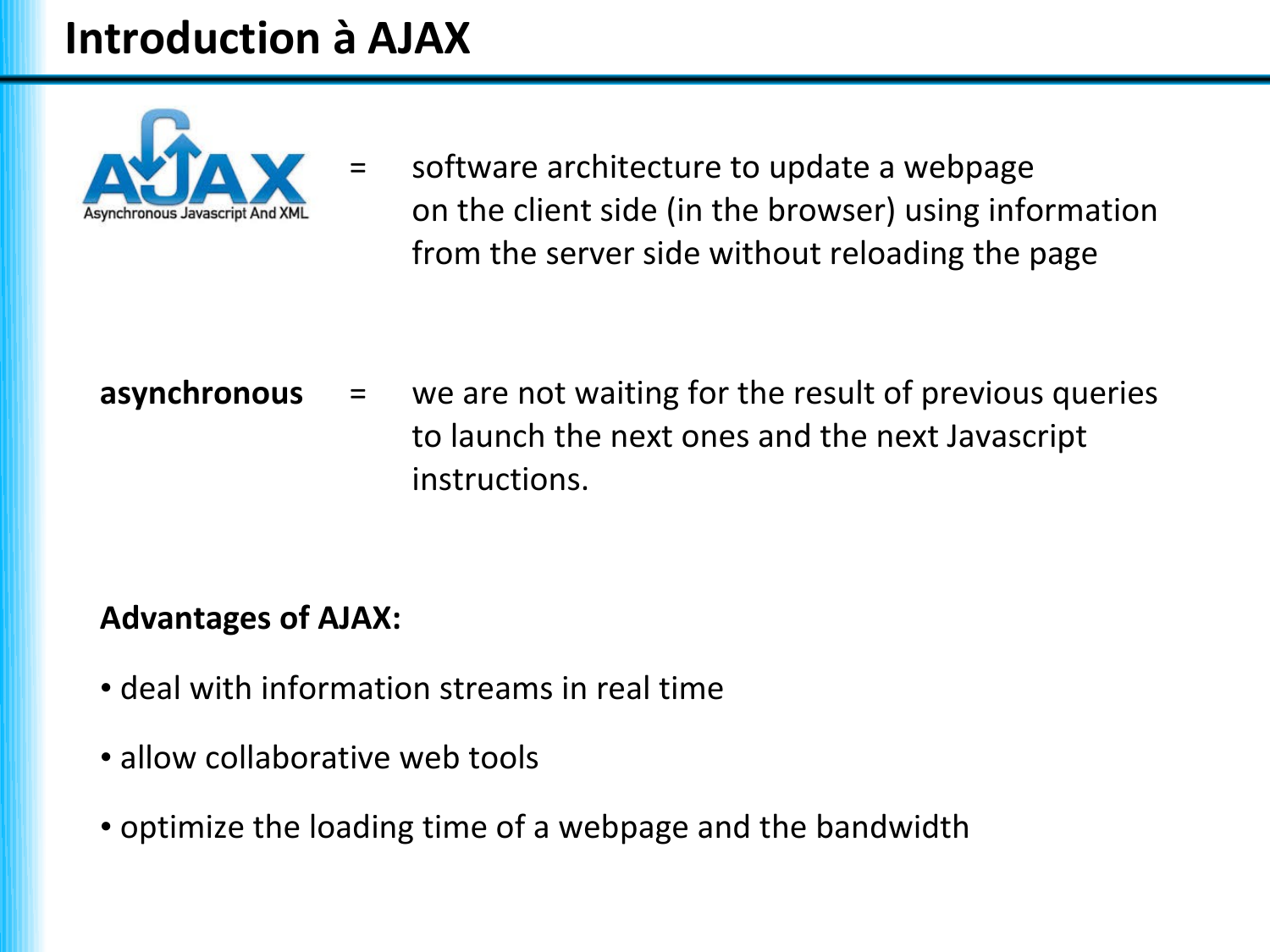To insert some content into an object:

• Simpler than with AJAX functions

• Possible to load only part of the file (even if all the file is retrieved, then parsed to extract only the required part)

```
// version without parameters:
// retrieves file.html, puts its content into a div
$("div").load("file.html");
// version with parameters: calls file.php
// providing name=philippe (POST)
$("div#content").load("file.php",
{"name":"philippe"});
// version retrieving only the object with id #myId
$("div").load('file.php #myId');
```
<http://api.jquery.com/load/>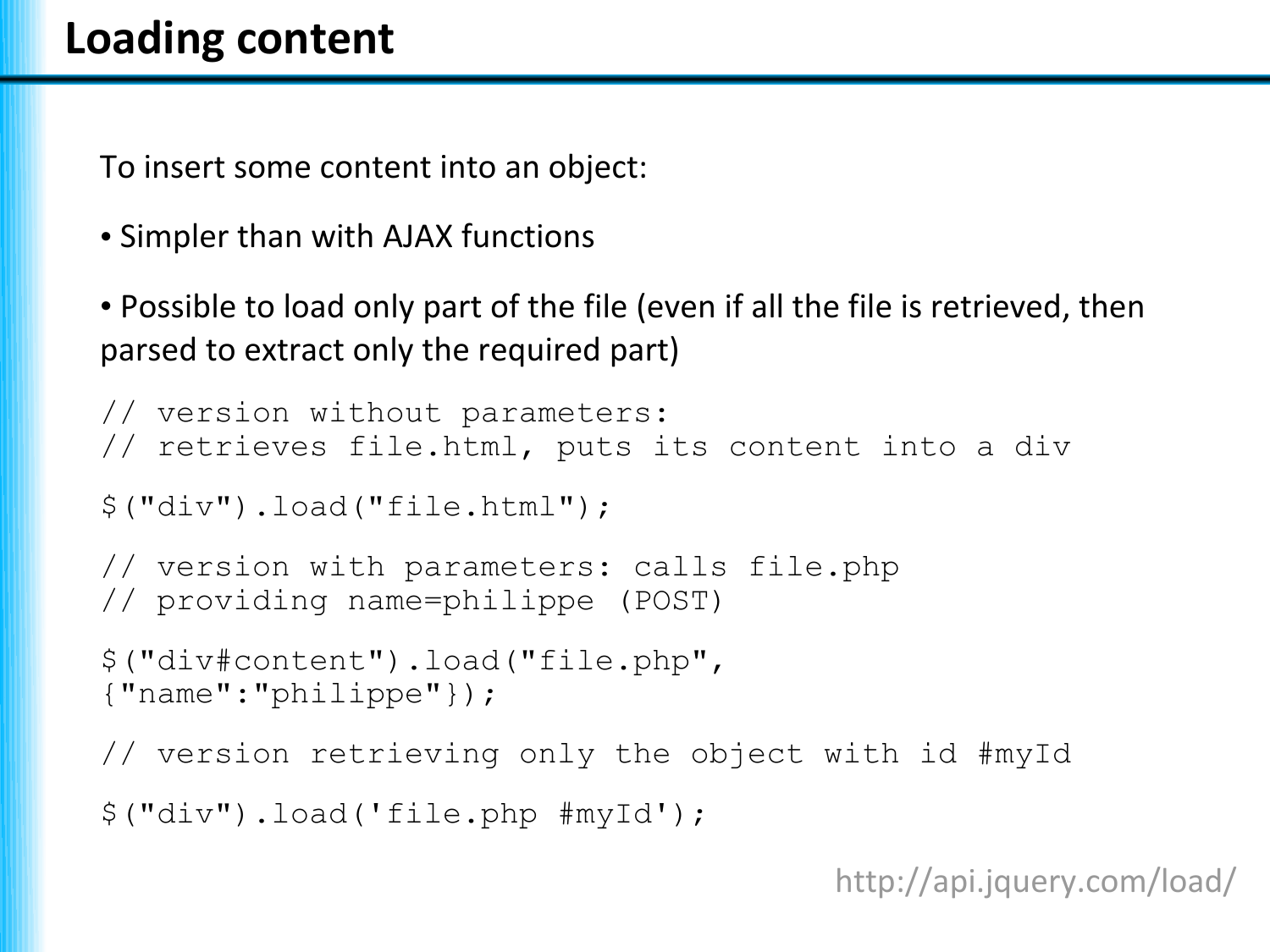## **With GET and POST**

```
// retrieve the file file.php
// then execute a function
// GET: parameters in the URL:
$.get(
   "file.php",
   {"name":"philippe"},
   function(data){
     console.log(data);
});
// POST : parameters in the message header
// (useful for special characters, big size, etc.)
$.post(
   "file.php",
   {"name":"philippe"},
   function(data){
     console.log(data);
});
```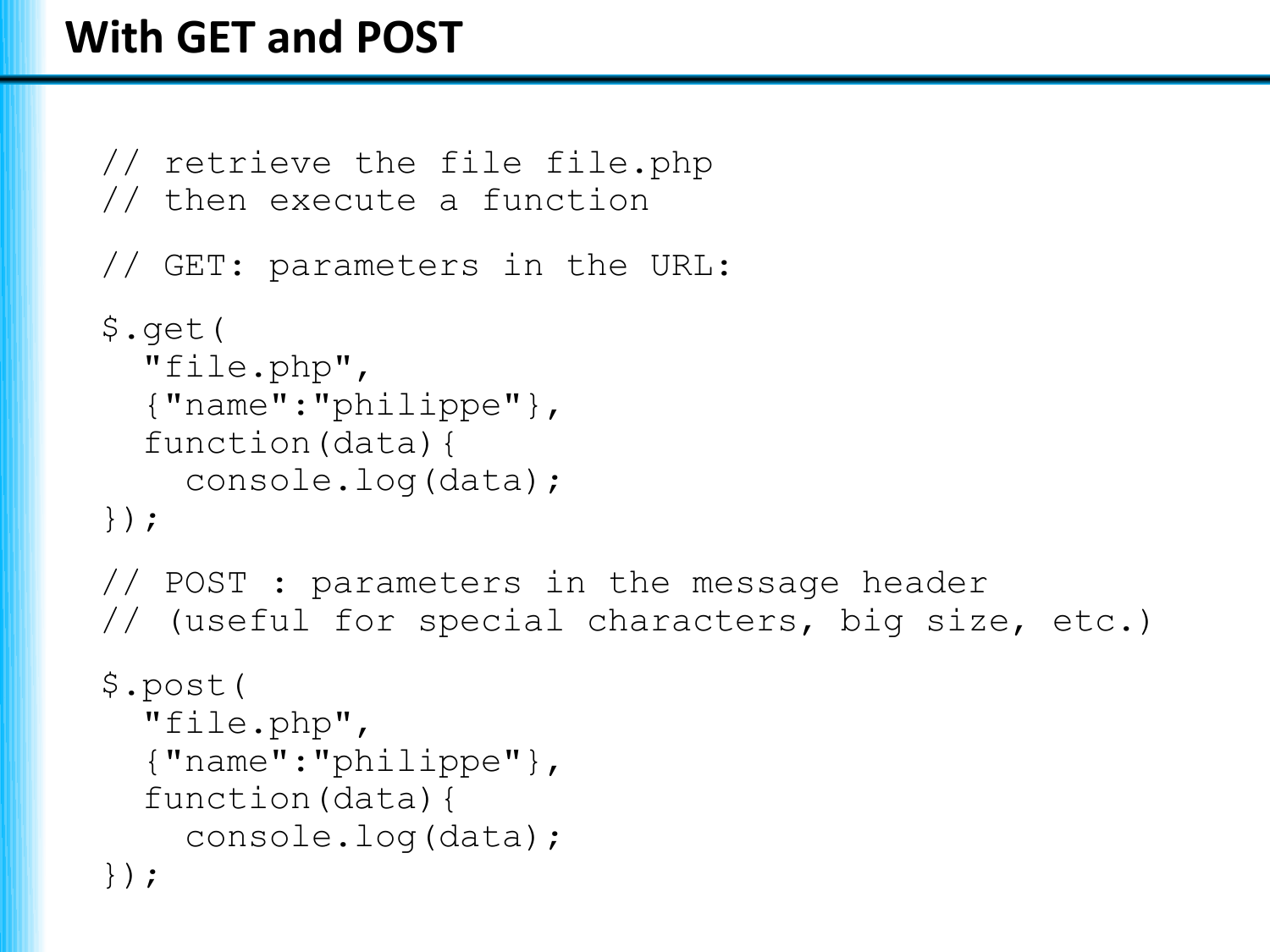// Function to call when a request completes .ajaxComplete()

// Function to call to handle errors in the end .ajaxError()

// Fonction to call before any request is sent .ajaxStart()

// Function to call before one request is sent .ajaxSend()

// Function to call when every request is finished // Ajax sont terminées .ajaxStop()

// Function to call when a request finishes // successfully .ajaxSuccess()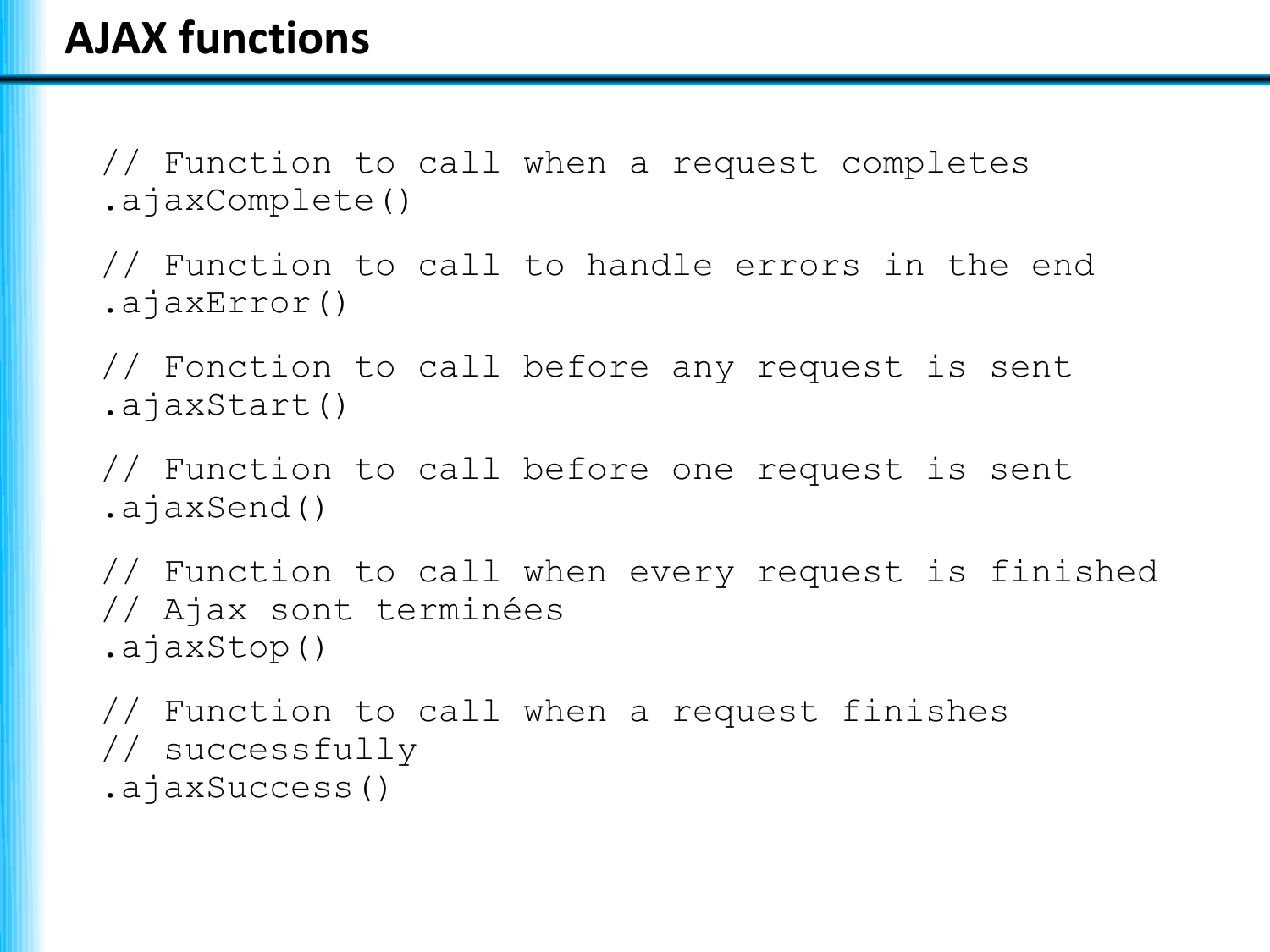### **Constraints of asynchronous execution**

AJAX events are not related with one special request:

 $\rightarrow$  it is necessary to remember the requests to find out where a given request came from

```
$('.log').ajaxComplete(function(e, xhr, settings) {
  if (settings.url == 'ajax/test.html') {
    $(this).text('ok.'); }
});
```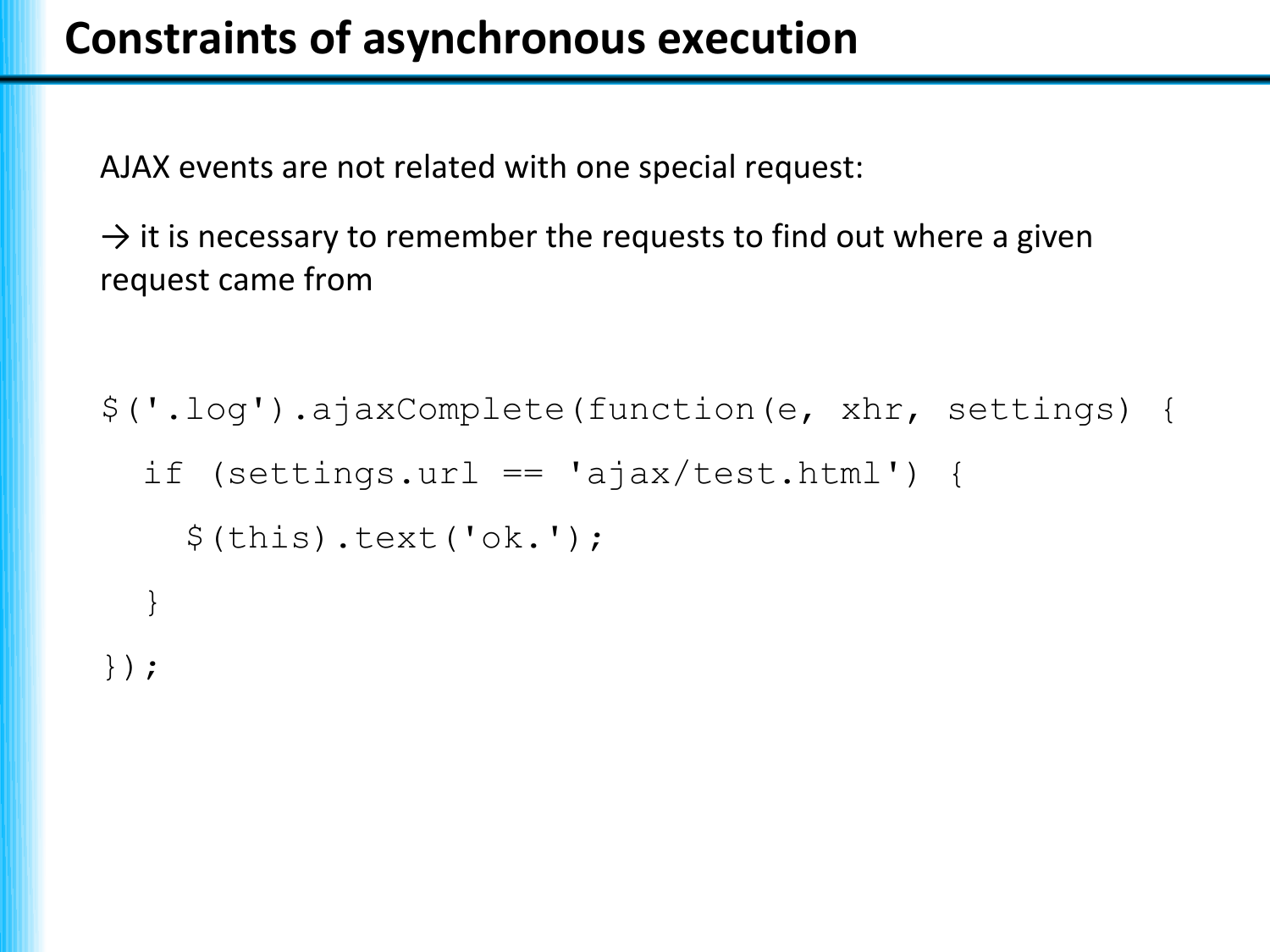#### Jquery Code :

```
$('.log').ajaxStart(function(){$(this).append('Début.');});
```

```
\frac{1}{2} ('.log').ajaxSend(function(){\frac{1}{2}(this).append('Envoi.');});
```

```
$('.log').ajaxComplete(function(){$(this).append('Fini.');});
```

```
$('.log').ajaxStop(function(){$(this).append('Stop.');});
```

```
$('.log').ajaxSuccess(function(){$(this).append('Succès.');});
```

```
$('.trigger').click(function(){
   $('.result').load('fichier.json');
});
```
#### HTML code:

```
<div class="trigger">Trigger</div>
<div class="result"></div>
<div class="log"></div>
```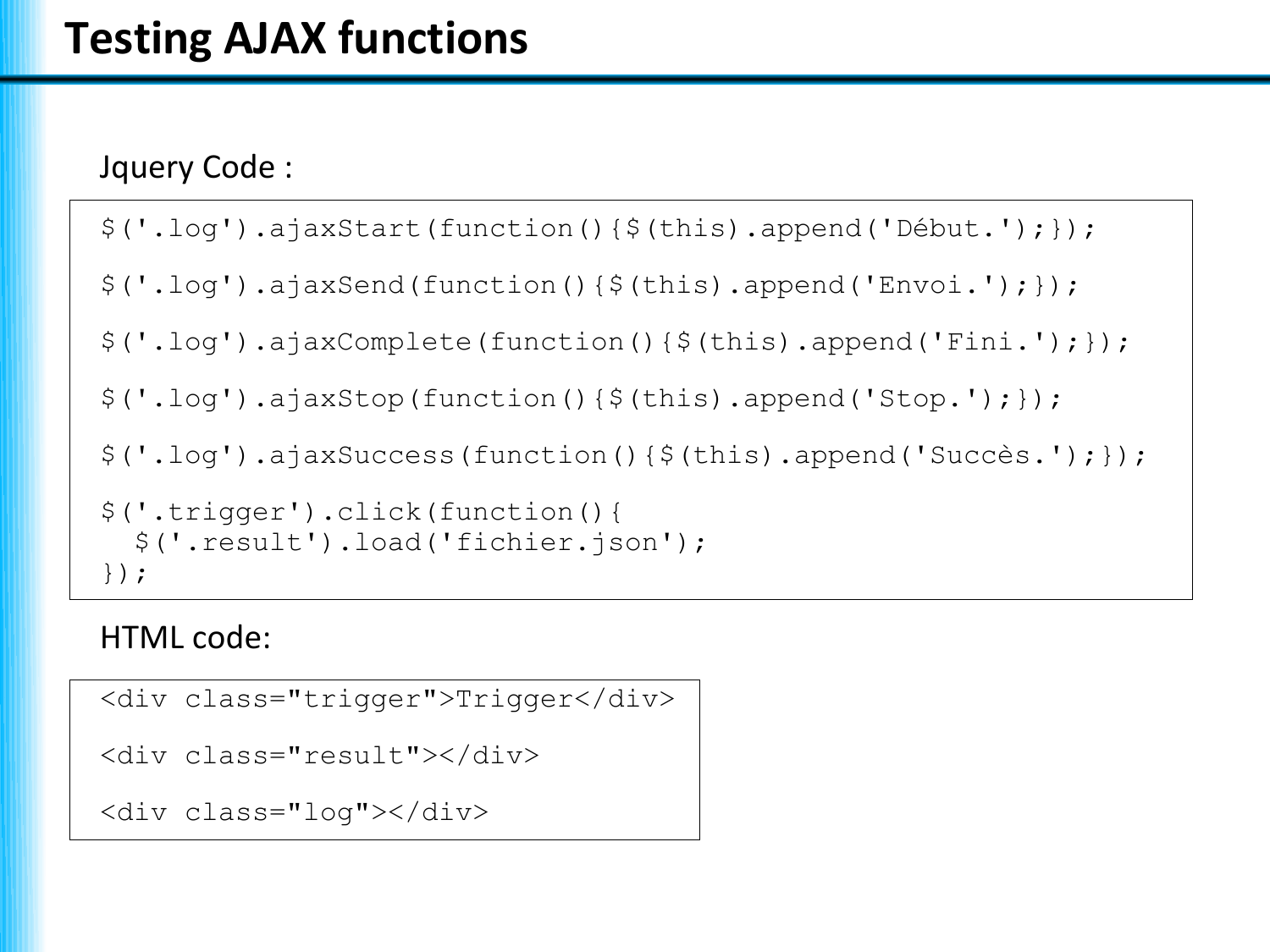[request].done(function(data, textStatus, jqXHR){ }) : function executed when the AJAX request is successful

[request].fail(function(jqXHR, textStatus, errorThrown){ }) : function executed when the AJAX request is not successful

[request].always(function(jqXHR, textStatus){ }) : function executed in any case after done or fail.

jqXHR: Javascript object used for the AJAX request

textStatus: string describing the staus of the request (success, timeout, error, notmodified, parsererror)

errorThrown : the error which was sent if there is any

data : le data sent by the server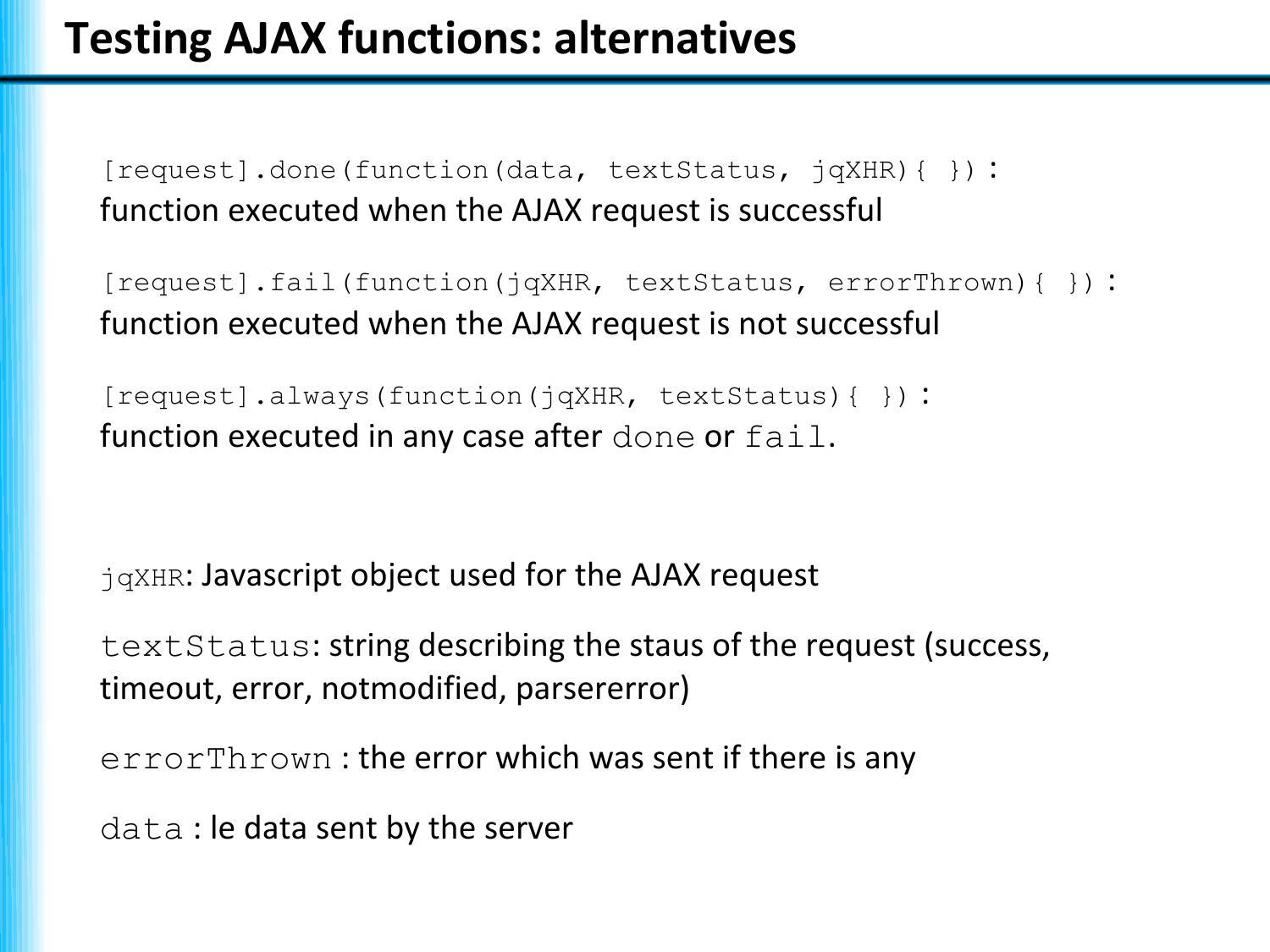### **Retrieving JSON files or Javascript code**

```
// Loading and extracting information from a 
// JSON file
$.getJSON(
   "file.json",
   {id:1},
   function(users) {
     alert(users[0].name);
});
// Loading and executing a Javascript code
$.getScript(
   "script.js",
   function() {
     ...;
});
```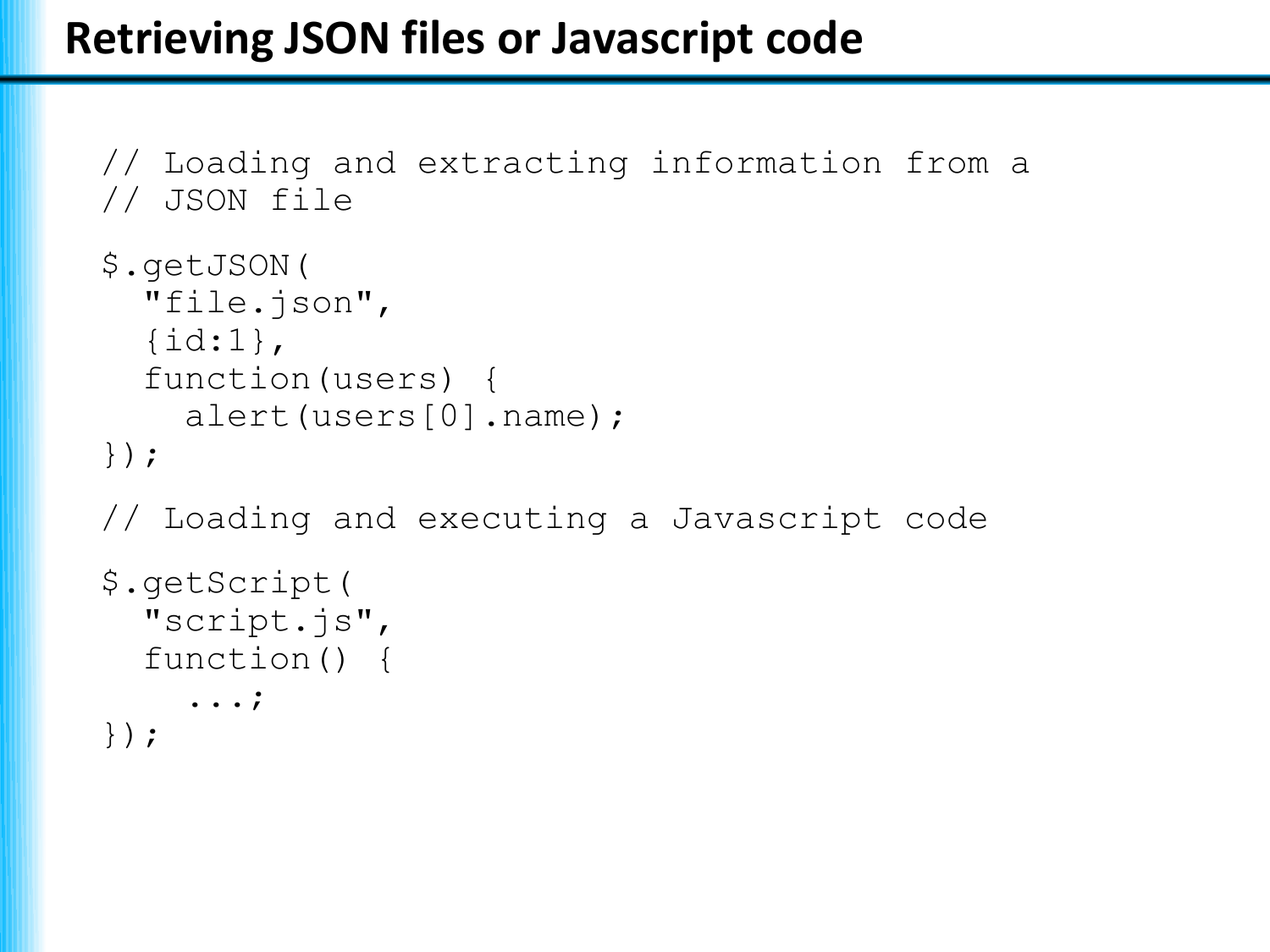Functions get, post, getJavascript, getJSON, etc. are specific cases of the ajax function:

- \$.ajax({
	- async: false,
	- type: "POST",
	- url: "test.html",
	- data: "nom=JL",

```
 success: function(msg){
```

```
alert( "Data Saved: " + msg ); }
```
});